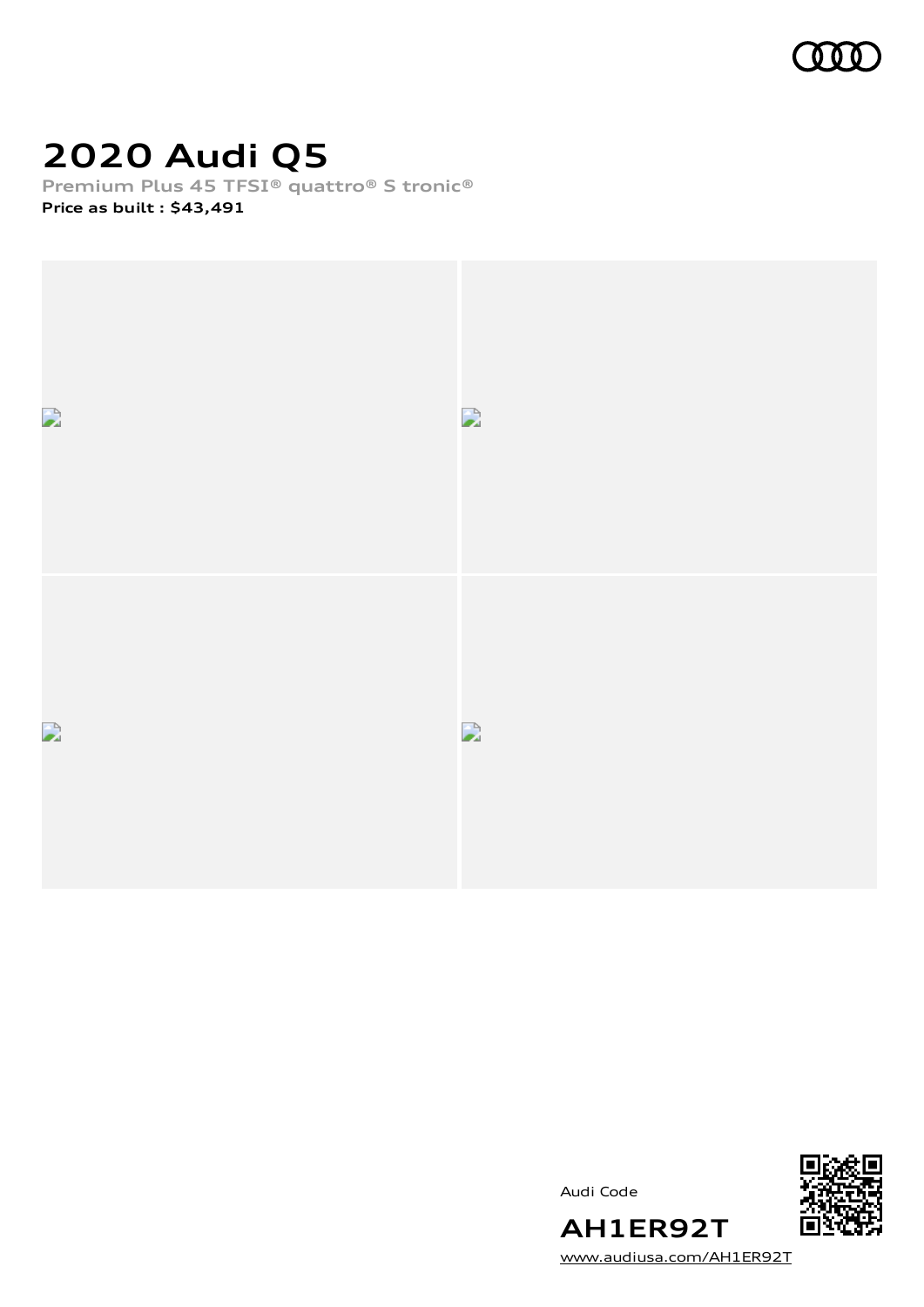#### **Audi 2020 Audi Q5** Premium Plus 45 TFSI® quattro® S tronic®

**Price as buil[t](#page-8-0)** \$43,491

#### **Exterior colour**

Daytona Gray pearl

### D

#### **Further Information**

| Mileage | 10,689 miles |  |
|---------|--------------|--|
|         | N٥           |  |

**Warranty**

### **Interior colour**

| Seats     | Black |
|-----------|-------|
| Dashboard | Black |
| Carpet    | Black |
| Headliner | Gray  |

#### **Audi Code** AH1ER92T

**Your configuration on www.audiusa.com** [www.audiusa.com/AH1ER92T](https://www.audiusa.com/AH1ER92T)

#### **Commission number** 2783c0a70a0e09af44c3

### **Technical Specifications**

Engine type 2.0-liter four-cylinder Displacement/Bore and 1,984/82.5 x 92.8 cc/mm stroke Torque 273 lb-ft@rpm Top track speed 130 mph mph Acceleration (0 - 60 mph) 5.9 seconds seconds Recommended fuel Premium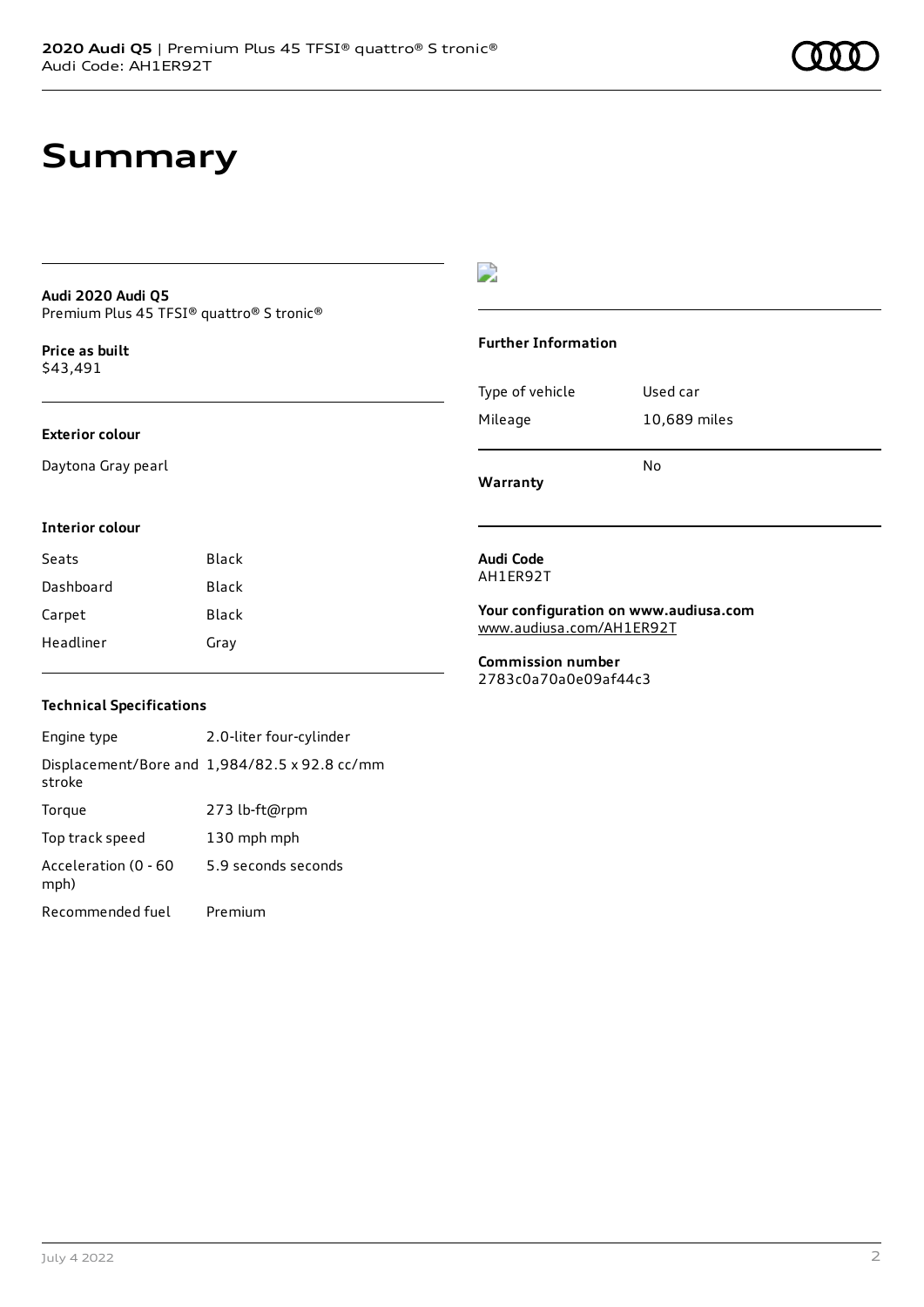

# **Standard features**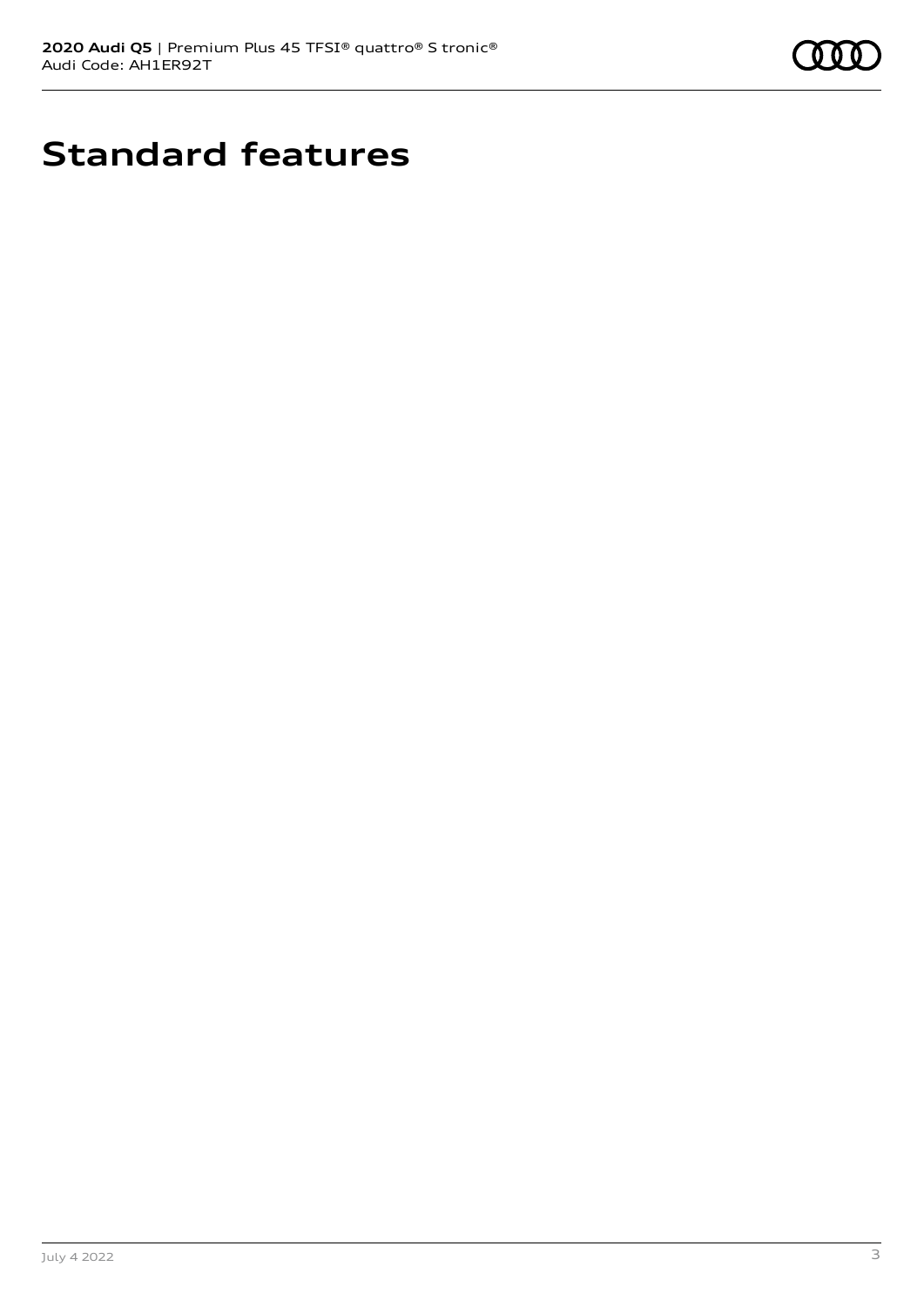# **Dealer remarks**

PREMIUM PLUS, REAR CAMERA, NAVIGATION, SIDE ASSIST, VIRTUAL COCKPIT, XM RADIO, S LINE TITANIUM, FRONT SPORT SEATS, SPORT SUSPENSION, 20" WHEELS, With an *Audi Certified pre-owned vehicle*, you not only get an impressive CPO luxury vehicle, you also get the peace of mind that comes with an *Audi backed limited* warranty coverage. That means your Audi will have a solid backing. To put this into perspective, let's just say you have the desire to explore every last mile of the U.S. Interstate Highway System. With this kind of warranty behind you, there's no reason you couldn't do so in total confidence, especially knowing you can pull into any one of our dealerships across the country, should an unlikely mechanical issue arise.

Our No Hassle Internet Pricing mission is to present value to all of our customers. No Hassle Internet Pricing is achieved by polling over 20000 vehicle listings hourly. This ensures our customers receive real-time No Hassle Pricing on every pre-owned vehicle we sell. We do not artificially inflate our prices in hopes of winning a negotiating contest with our customers! Our pricing is based on actual transactions. After doing business from New Hampshire to California we find this approach is by far the best for our customers.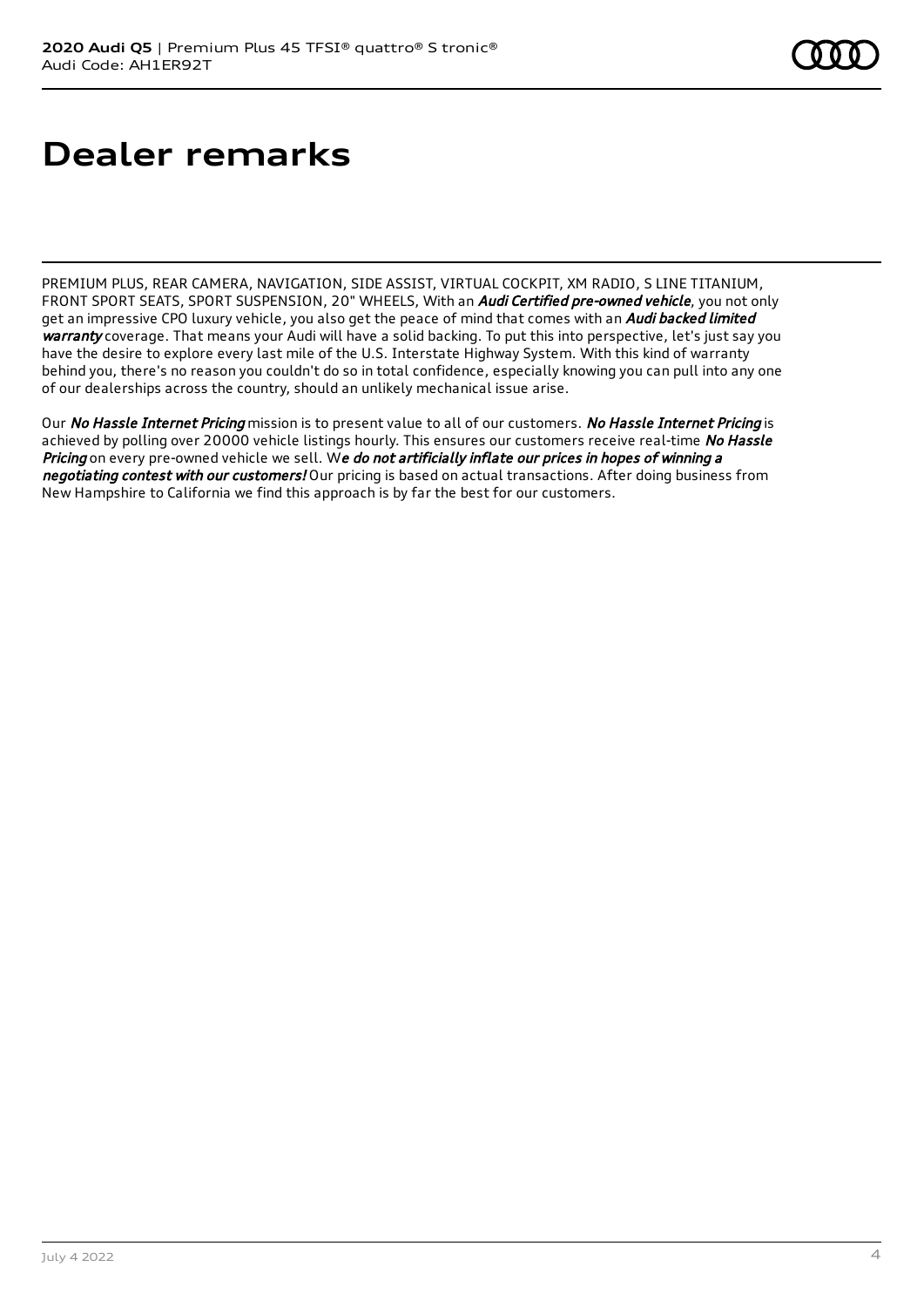### **Technical Specifications**

technology Transmission Seven-speed S tronic® dual-clutch

automatic transmission

### **Engineering | Performance**

| Engine type                                 | 2.0-liter four-cylinder                       | Steering type                              | Electromechanical power steering                                     |
|---------------------------------------------|-----------------------------------------------|--------------------------------------------|----------------------------------------------------------------------|
| Power Level                                 | 45                                            |                                            | system                                                               |
| Displacement                                | 2.01                                          | Turning diameter, curb- 38.4 ft<br>to-curb |                                                                      |
| Max. output ps/hp                           | 248 @ rpm                                     | Steering ratio                             | 15.8:1                                                               |
| Towing capacity                             | 4,400-lb lb                                   |                                            |                                                                      |
| Torque                                      | 273 lb-ft@rpm                                 | Suspension                                 |                                                                      |
| Valvetrain                                  | 16-valve DOHC with Audi valvelift<br>system   | Front axle                                 | Five-link front suspension                                           |
| Acceleration (0 - 60<br>mph)                | 5.9 seconds seconds                           | Rear axle                                  | Five-link rear suspension                                            |
| Engine block                                | Cast-iron                                     |                                            |                                                                      |
| Induction/fuel injection Turbocharged/TFSI® |                                               | <b>Brakes</b>                              |                                                                      |
| Cylinder head                               | Aluminum-alloy                                | Front brakes                               | 13.3 (ventilated disc) in                                            |
| stroke                                      | Displacement/Bore and 1,984/82.5 x 92.8 cc/mm | Rear brakes                                | 13.0 (ventilated disc) in                                            |
| Top track speed                             | 130 mph mph                                   | <b>Body</b>                                |                                                                      |
| <b>Electrical system</b>                    |                                               | Material                                   | Multi-material body construction<br>(steel and aluminum composition) |
| Alternator                                  | 110-150 A                                     |                                            |                                                                      |
| Battery                                     | 420 A/75 Ah                                   | <b>Warranty   Maintenance</b>              |                                                                      |
| <b>Transmission   Drivetrain</b>            |                                               | Warranty                                   | 4-year/50,000-mile Audi New<br>Vehicle Limited Warranty              |
| Drivetrain type                             | quattro® all-wheel drive with ultra®          |                                            |                                                                      |

**Steering**

### **(1/2)**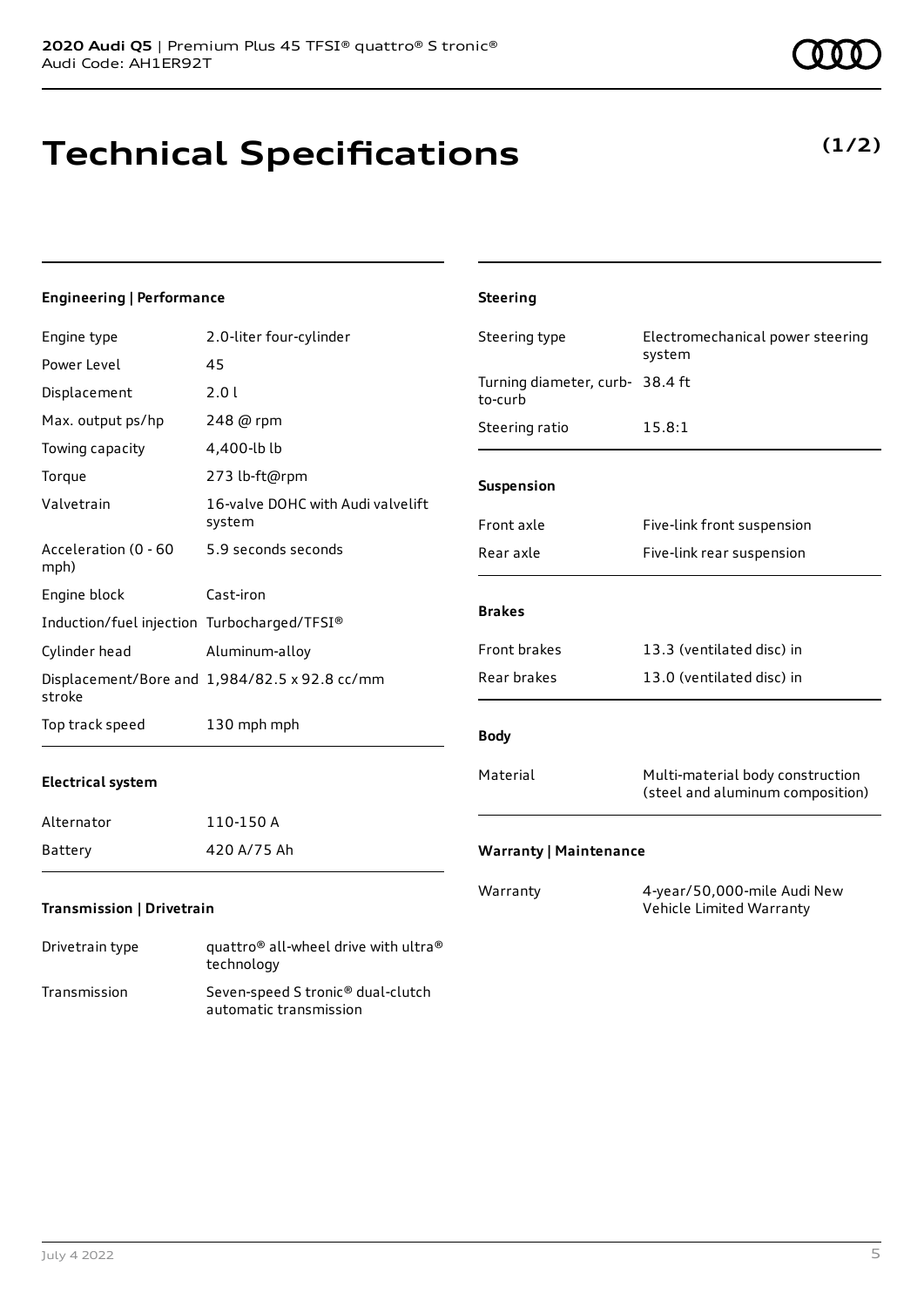# **Technical Specifications**

### **Exterior Measurements**

| Height                           | 65.3 in  |
|----------------------------------|----------|
| Overall width without<br>mirrors | 74.5 in  |
| Length                           | 183.6 in |
| Wheelbase                        | 111.0 in |
| Drag coefficient                 | 0.32 Cw  |
| Overall width with<br>mirrors    | 84.3 in  |
| Track rear                       | 63.3 in  |
| Track front                      | 63.6 in  |
| Curb weight                      | 4045 lb  |
| Ground clearance,<br>loaded      | $8.2$ in |

### **Interior measurements**

| Seating capacity                          | 5                      |
|-------------------------------------------|------------------------|
| Shoulder room, rear                       | 56.5 in                |
| Head room with front<br>sunroof           | 40.2 in                |
| Leg room, rear                            | 37.8 in                |
| Shoulder room, front                      | 57.7 in                |
| Head room with rear<br>sunroof            | 37.7 in                |
| Head room, rear                           | 39.3 in                |
| Leg room, front                           | 41.0 in                |
| Head room, front                          | 41.7 in                |
| Cargo volume, rear<br>seatbacks up/folded | 25.1/53.1 cu ft, cu ft |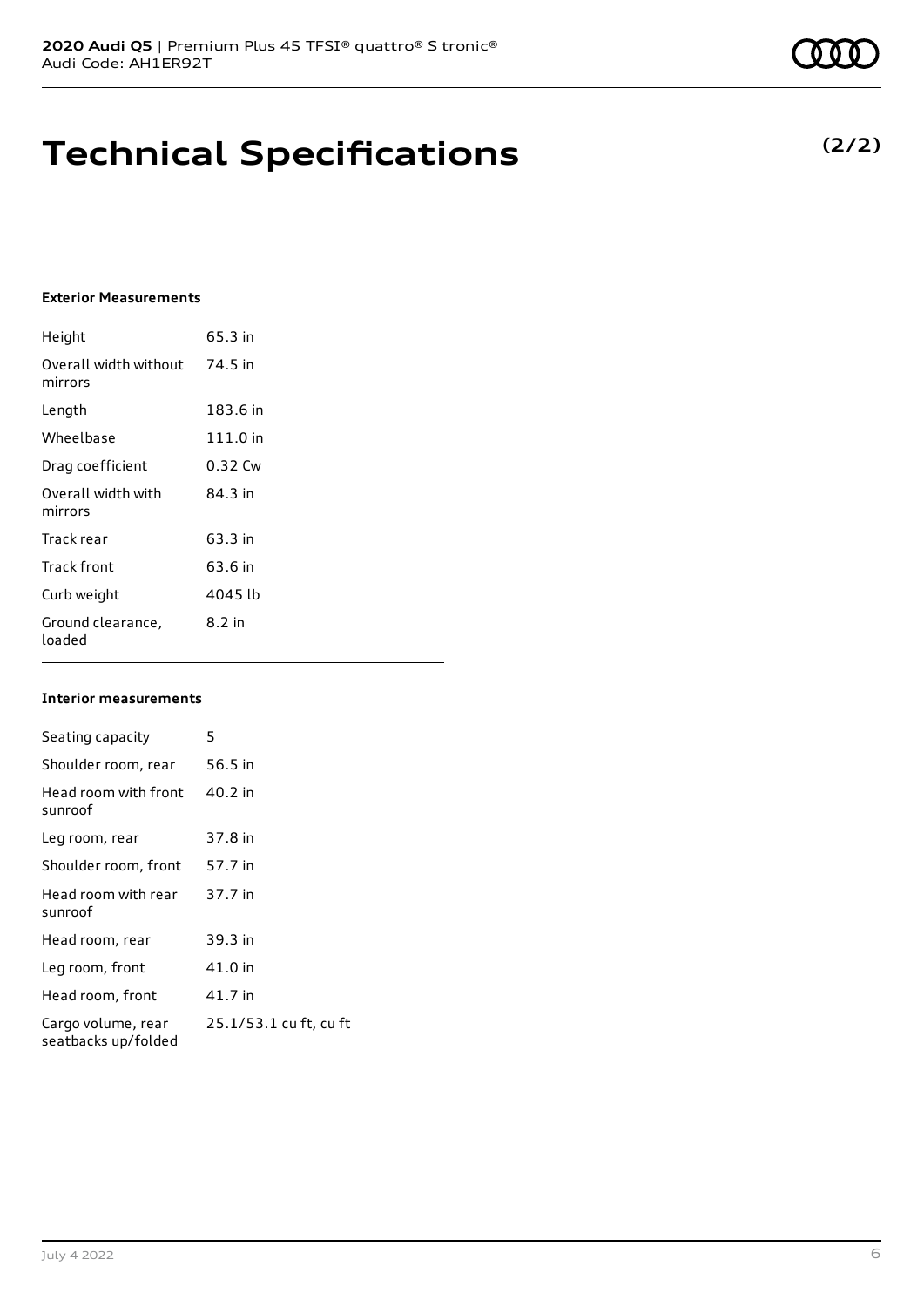### **Consumption- and emission**

**Consumption by NEDC**

combined 24 mpg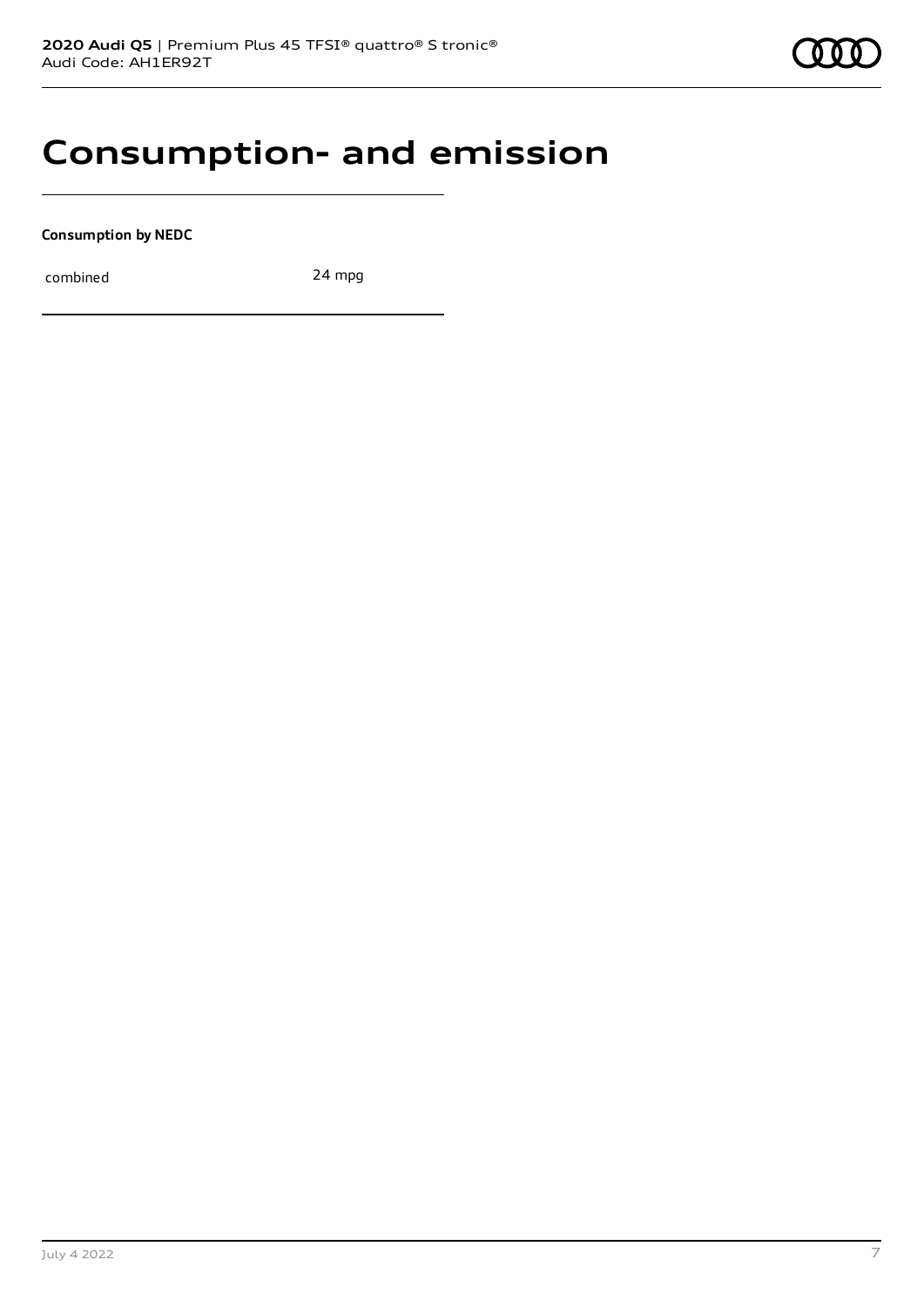### **Contact**

Dealer **Audi North Miami**

1995 Ne 142nd Street 33181 North Miami FL

Phone: 3059525900 FAX: 3059490940

www: [https://www.audinorthmiami.com](https://www.audinorthmiami.com/)